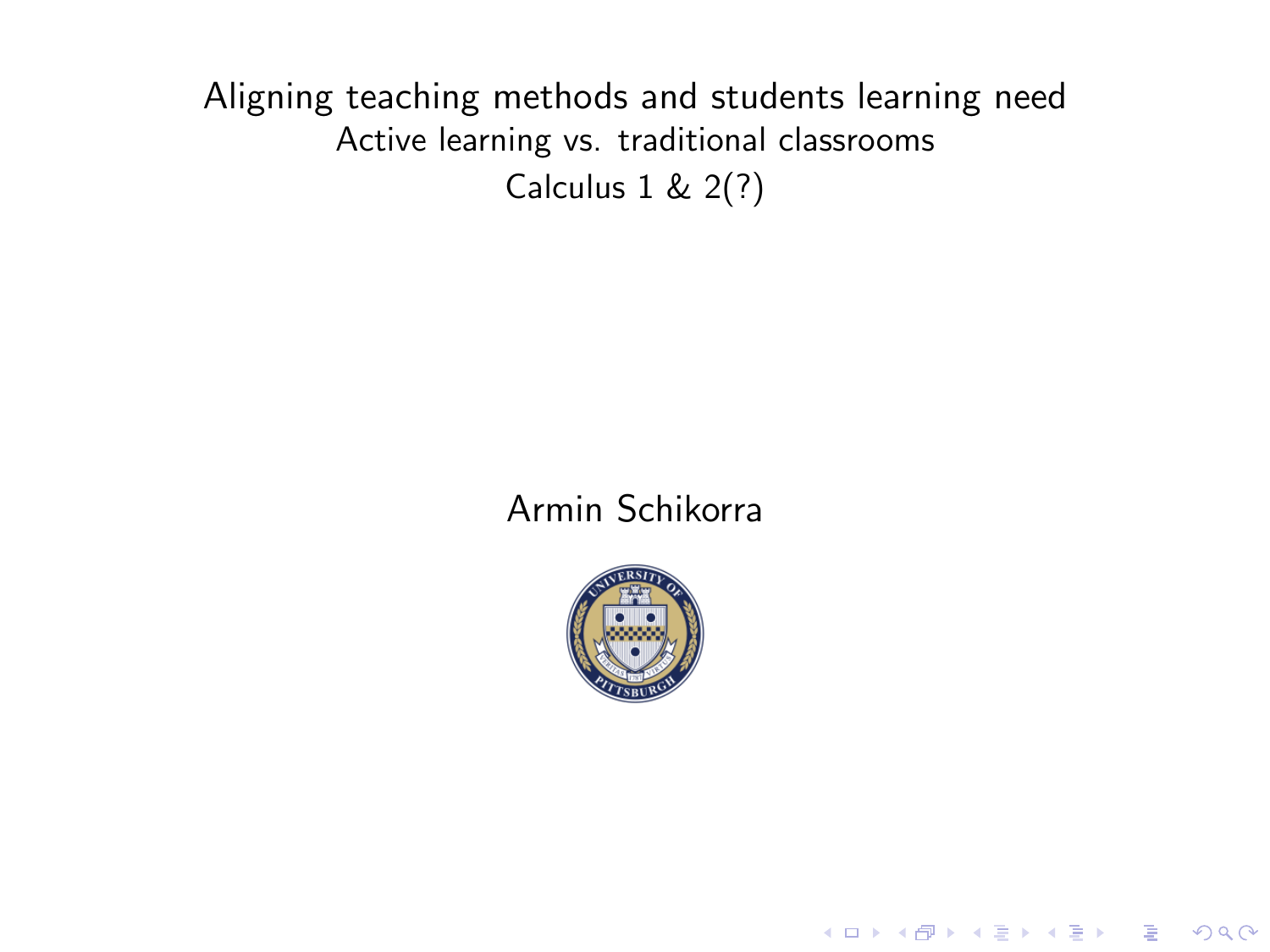### Calculus sequence

 $\triangleright$  Calculus 1: Limits, Continuity, Differentiation, Integration

- $\blacktriangleright$  Fall: 16 sections á 75 students (ca. 1200 students)
- $\triangleright$  Spring: 8 sections á 75 students (ca. 600 students)
- $\triangleright$  Calculus 2: Integration, Area/Volumes, Differential Equations, Series  $\sum_{k\geq 1}$ 
	- $\blacktriangleright$  Fall: 7 sections á 75 students (ca. 525 students)
	- $\triangleright$  Spring: 10 sections á 75 students (ca. 750 students)
- $\triangleright$  Calculus 3: Vectors, Geometry, Calculus in 3D.
	- $\blacktriangleright$  Fall: 8 sections á 75 students (ca. 600 students)
	- $\triangleright$  Spring: 6 sections á 75 students (ca. 450 students)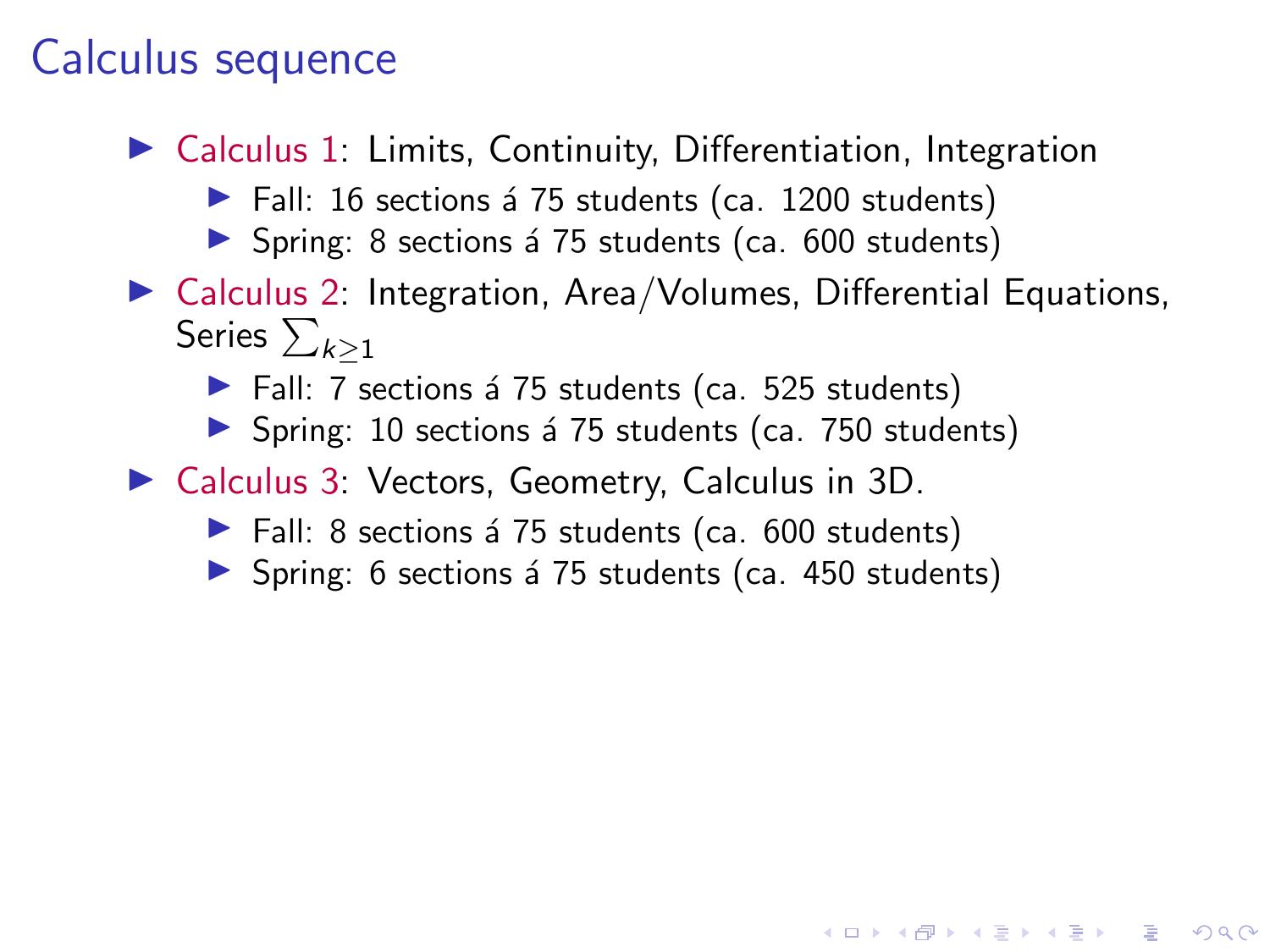Structure:

- ▶ MWF-classes (daytime): "standard classes" departmental exam
- $\blacktriangleright$  TuTh-classes (daytime): more part-time working students, second or third attempt departmental exam

**KORKARYKERKER OQO** 

 $\triangleright$  evening classes: more: Pitt employees, second or third attempt, working no departmental exam

Exercises:

- $\triangleright$  50 mins Tutorials (in classes of 25)
- $\triangleright$  50 mins of Computer Lab (online homework)

Content:

 $\blacktriangleright$  Fixed amount of sections from book.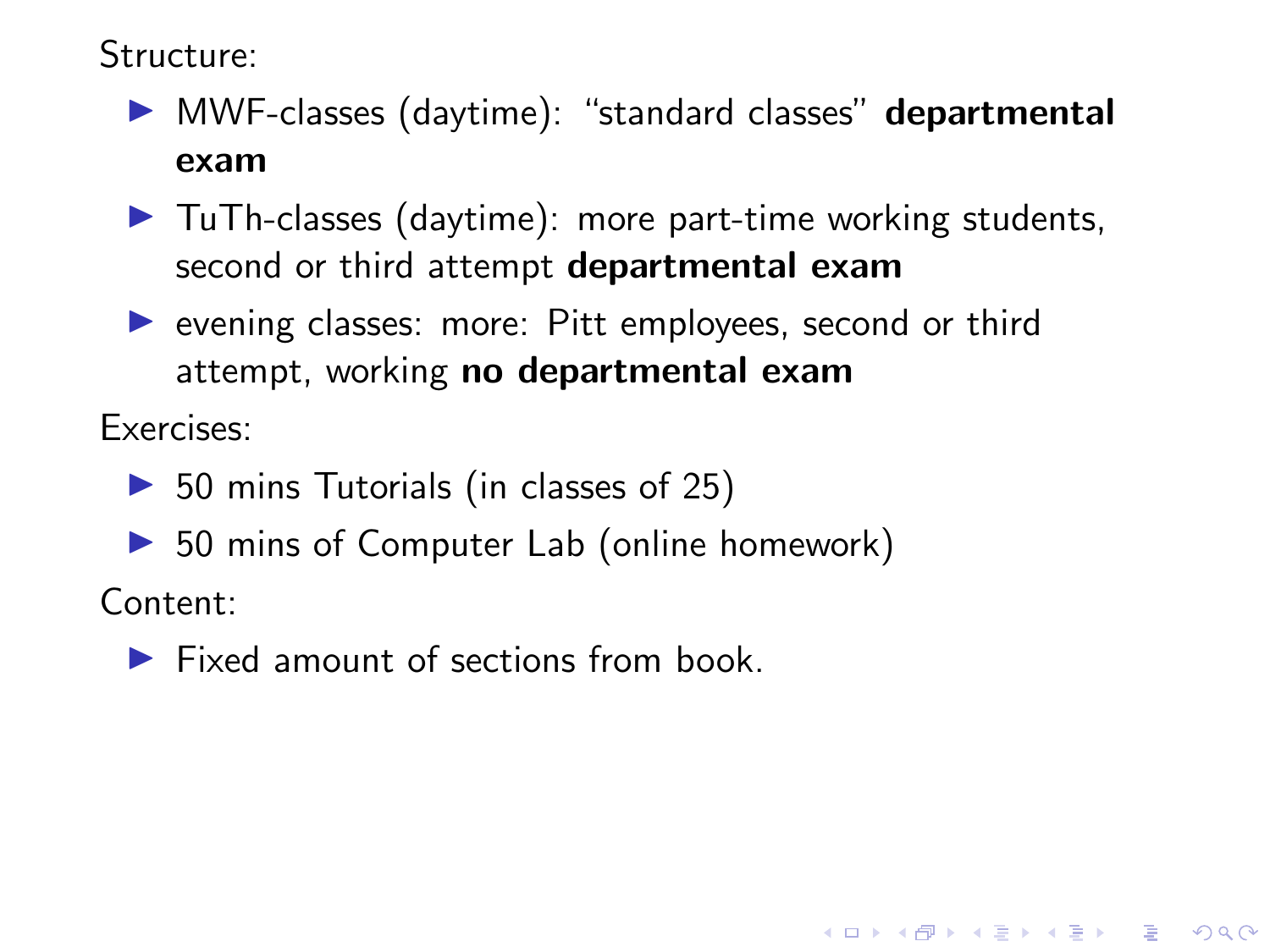# Challenges for Calculus 1

- $\blacktriangleright$  First year students (new to university)
- $\blacktriangleright$  almost all science, med, engineering majors take calculus
- $\triangleright$  but some did it already at school (some can skip Calc 1)
- $\triangleright$  very heterogeneous student body (Engineers have special sections)
- $\blacktriangleright$  Lots of material
- ighthrow we don't know the majors  $\Rightarrow$  only few applications tailored to students

**KORK ERKER ADAM ADA**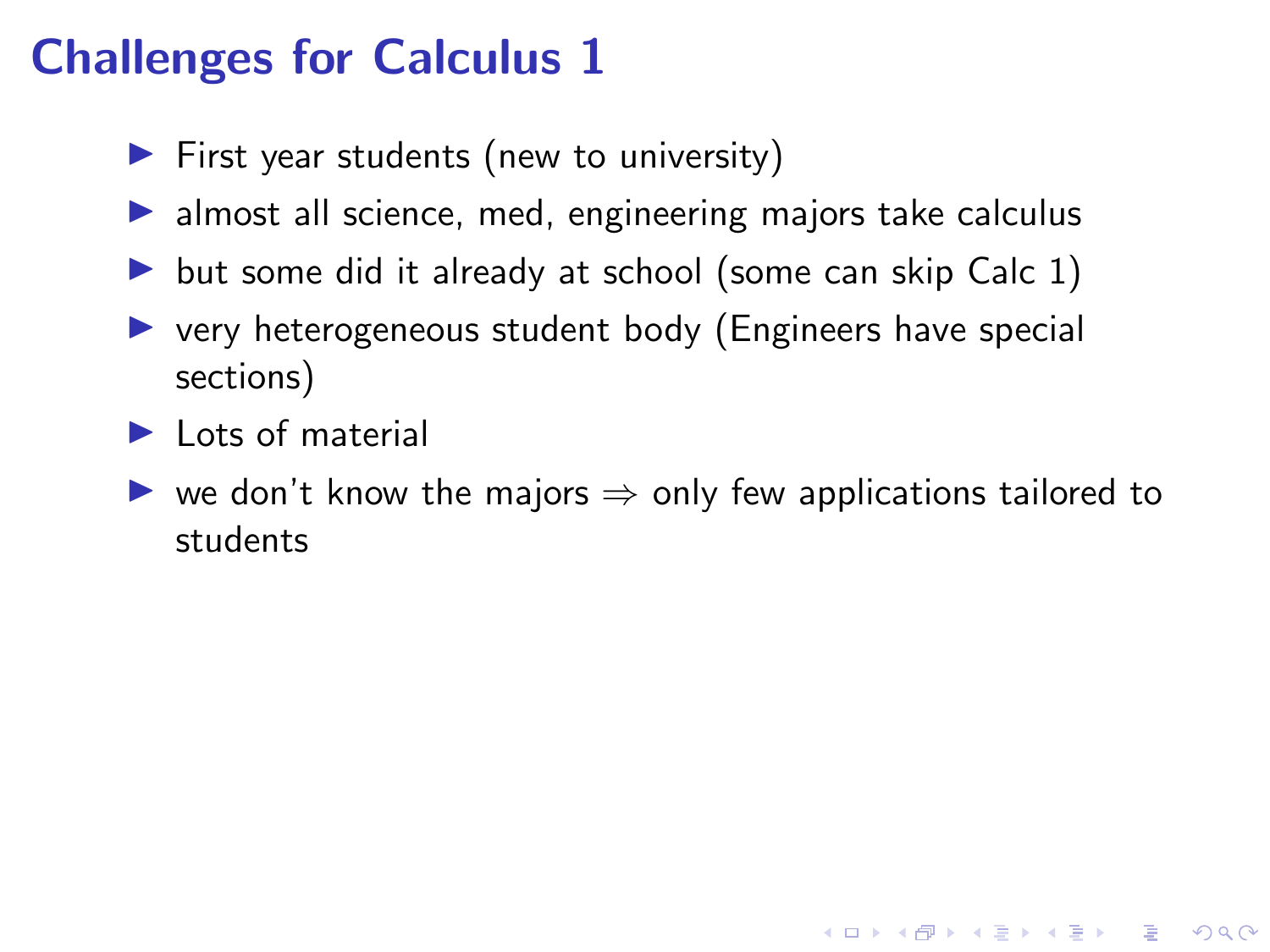### **Calculus**

Date: November 06, 2019 Author: A&S Decision Support Team Description: DR 3644210 Math DFW Rate Report Filters: Terms 2177, 2181

|                   |                    |             |                   |                      |                |                 | Percentage |                   |             |            |
|-------------------|--------------------|-------------|-------------------|----------------------|----------------|-----------------|------------|-------------------|-------------|------------|
| <b>SUBJECT</b>    | <b>CATALOG NBR</b> | <b>Term</b> | <b>Enrollment</b> | FAIL (C- & Below)    | Withdrawal     | Drop            | Fall       | <b>Withdrawal</b> | <b>Drop</b> | <b>DFW</b> |
|                   | 220                | 2181        | 75                | 27                   | 5              | 12              | 36.00%     | 6.67%             | 16.00%      | 58.67%     |
|                   | 220                | 2181        | 74                | 22                   | $\overline{2}$ | 8               | 29.73%     | 2.70%             | 10.81%      | 43.24%     |
|                   | 220                | 2181        | 75                | 15                   |                | $\overline{9}$  | 20.00%     | 5.33%             | 12.00%      | 37.33%     |
|                   | 220                | 2181        | 76                | 27                   | $\circ$        | 15              | 35.53%     | 11.84%            | 19.74%      | 67.11%     |
|                   | 220                | 2181        | 75                | 19                   | $\Omega$       | 4               | 25.33%     | 0.00%             | 5.33%       | 30.67%     |
|                   | 220                | 2181        | 75                | 29                   | 3              | $12\,$          | 38.67%     | 4.00%             | 16.00%      | 58.67%     |
|                   | 220                | 2181        | 77                | 15                   | 12             | 22              | 19.48%     | 15.58%            | 28.57%      | 63.64%     |
| Calc 1            | 220                | 2181        | 77                | 13                   |                | 12              | 16.88%     | 9.09%             | 15.58%      | 41.56%     |
|                   | 220                | 2181        | 71                | $\mathbf{9}$         |                | 16              | 12.68%     | 9.86%             | 22.54%      | 45.07%     |
|                   | 220                | 2181        | 75                | 10                   |                | 6               | 13.33%     | 2.67%             | 8.00%       | 24.00%     |
|                   | 220                | 2181        | 49                | 12                   |                | 15              | 24.49%     | 8.16%             | 30.61%      | 63.27%     |
|                   | 220                | 2181        | 75                | 23                   |                | 9               | 30.67%     | 5.33%             | 12.00%      | 48.00%     |
|                   | 220                | 2181        | 67                | $\ddot{\phantom{a}}$ |                | 23              | 8.96%      | 4.48%             | 34.33%      | 47.76%     |
|                   | 220                | 2181        | 74                | 28                   |                | $\overline{7}$  | 37.84%     | 4.05%             | 9.46%       | 51.35%     |
|                   | 220                | 2181        | 76                | 9                    |                | 6               | 11.84%     | 1.32%             | 7.89%       | 21.05%     |
|                   | 220                | 2181        | 73                | 27                   | $\overline{3}$ | $12\,$          | 36.99%     | 4.11%             | 16.44%      | 57.53%     |
|                   | 230                | 2174        | 74                | 19                   | 3              | 16              | 25.68%     | 4.05%             | 21.62%      | 51.35%     |
|                   | 230                | 2174        | 74                | 21                   |                | 5               | 28.38%     | 1.35%             | 6.76%       | 36.49%     |
|                   | 230                | 2174        | 72                | 21                   |                | 19              | 29.17%     | 9.72%             | 26.39%      | 65.28%     |
|                   | 230                | 2174        | 76                | 16                   |                | $\mathbf{1}$    | 21.05%     | 0.00%             | 1.32%       | 22.37%     |
| Calc <sub>2</sub> | 230                | 2174        | 74                | 21                   |                | 10              | 28.38%     | 2.70%             | 13.51%      | 44.59%     |
|                   | 230                | 2174        | 49                | 14                   |                | 16              | 28.57%     | 8.16%             | 32.65%      | 69.39%     |
|                   | 230                | 2174        | 71                | 24                   |                | 23              | 33.80%     | 7.04%             | 32.39%      | 73.24%     |
|                   | 230                | 2174        | 61                | 23                   | $\overline{2}$ | $\overline{8}$  | 37.70%     | 3.28%             | 13.11%      | 54.10%     |
|                   | 230                | 2174        | 40                | 10                   | 5              | $\overline{14}$ | 25.00%     | 12.50%            | 35.00%      | 72.50%     |
|                   | 230                | 2174        | 42                | 14                   |                | 11              | 33.33%     | 2.38%             | 26.19%      | 61.90%     |
| Calc 3            | 240                | 2181        | 75                | $\overline{5}$       | $\overline{2}$ | $\overline{4}$  | 6.67%      | 2.67%             | 5.33%       | 14.67%     |
|                   | 240                | 2181        | 66                | 18                   | $\mathbf 0$    | 9               | 27.27%     | 0.00%             | 13.64%      | 40.91%     |
|                   | 240                | 2181        | 56                | $\overline{3}$       |                | 13              | 5.36%      | 3.57%             | 23.21%      | 32.14%     |
|                   | 240                | 2181        | 70                | $\overline{7}$       |                | $\overline{a}$  | 10.00%     | 0.00%             | 4.29%       | 14.29%     |
|                   | 240                | 2181        | 75                | 12                   |                |                 | 16,00%     | 1.33%             | 4.00%       | 21.33%     |
|                   | 240                | 2181        | 76                | 13                   |                |                 | 17.11%     | 1.32%             | 5.26%       | 23.68%     |
|                   | 240                | 2181        | 73                | 5                    | 3              | 6               | 6.85%      | 4.11%             | 8.22%       | 19.18%     |
|                   | 240                | 2181        | 46                | 13                   | $\overline{2}$ | 13              | 28.26%     | 4.35%             | 28.26%      | 60.87%     |
|                   |                    |             |                   |                      |                |                 |            |                   |             |            |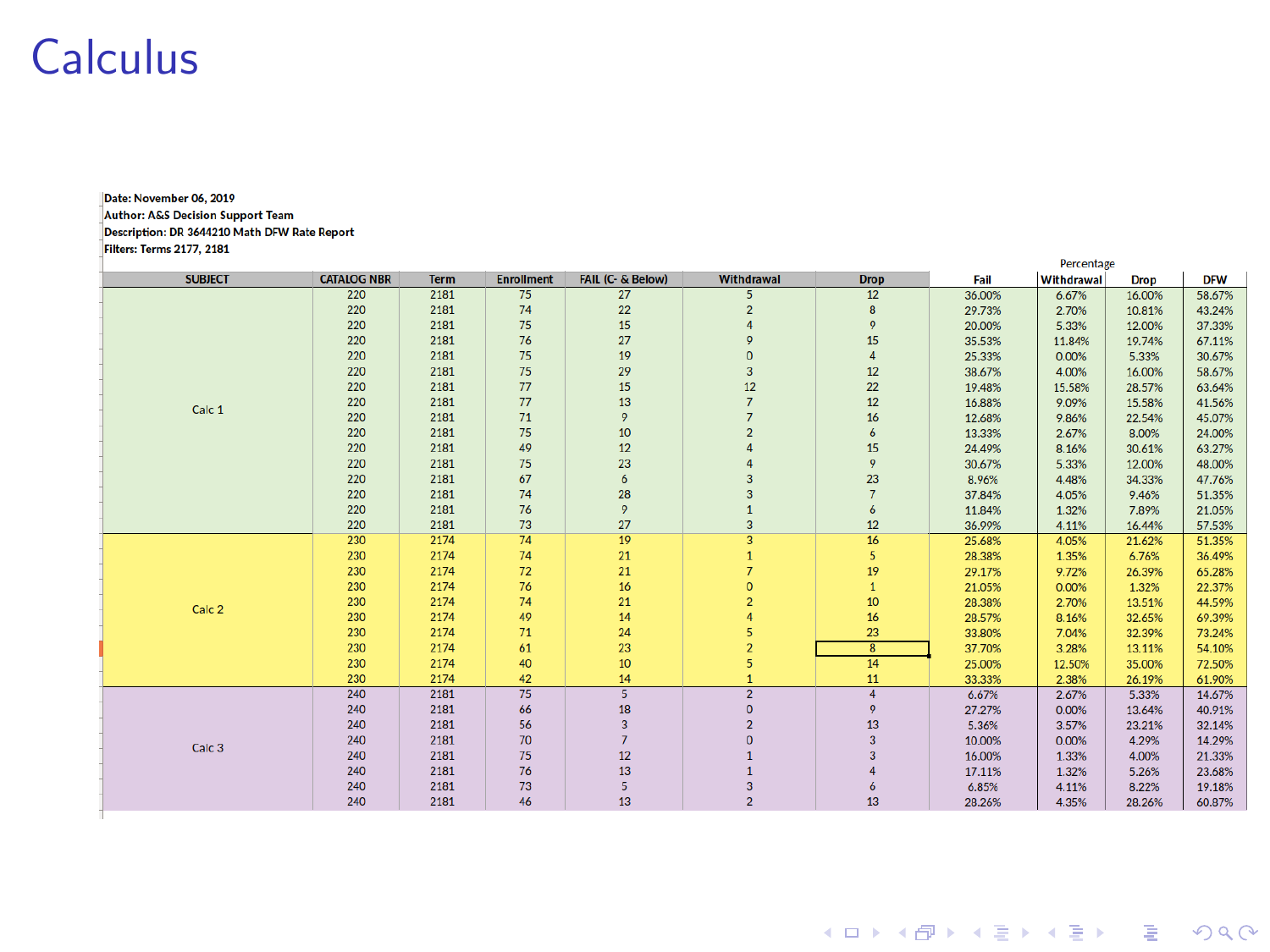- $\blacktriangleright$  All universities of similar standing seem to have comparable DFW-rates/struggles
- $\blacktriangleright$  ideas to improve:
	- $\triangleright$  smaller class sizes (George Mason U)
	- $\triangleright$  "extended calculus" (2 semester Calculus 1 classes)
	- $\blacktriangleright$  active-learning calculus (usually smaller classes).
- $\triangleright$  data supporting active learning in Calculus at University level is shaky (comparsion with previous years, other instructors etc.)

 $\triangleright$  anectdotally: some students profit strongly from active-learning, some students "hate it" ( $\neq$  not profit?)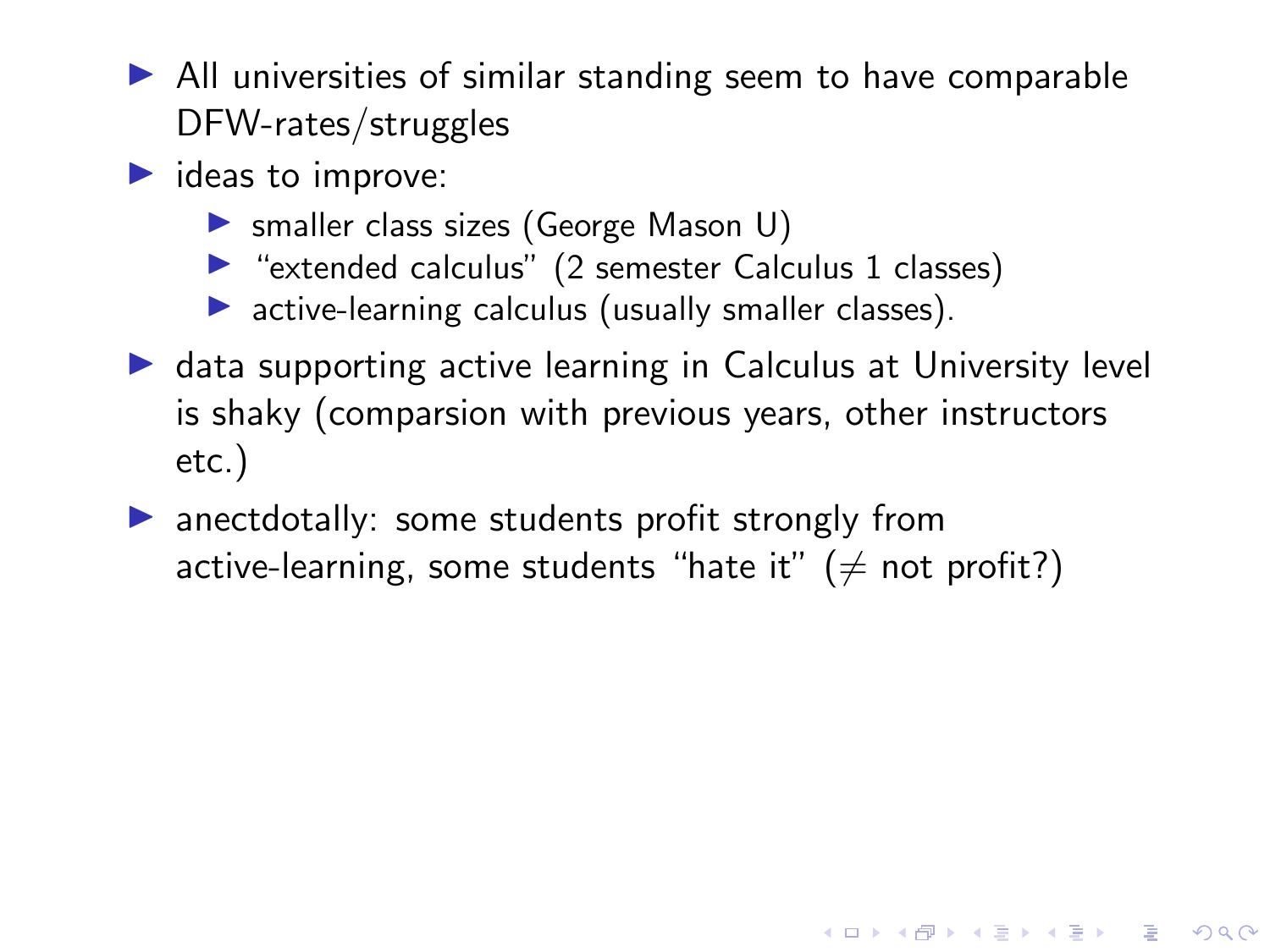### Our approach

- **Assumption:** Not all students profit from active-learning calculus, but some do, we would like to know who and offer them an option
- **Assumption:** Students need to be (gently?) forced to practice early

### Active learning:

- $\triangleright$  students receive material before each week (videos, texts)
- $\triangleright$  a substantial part of class is transformed into group work on practice problems

**KORKARYKERKER OQO**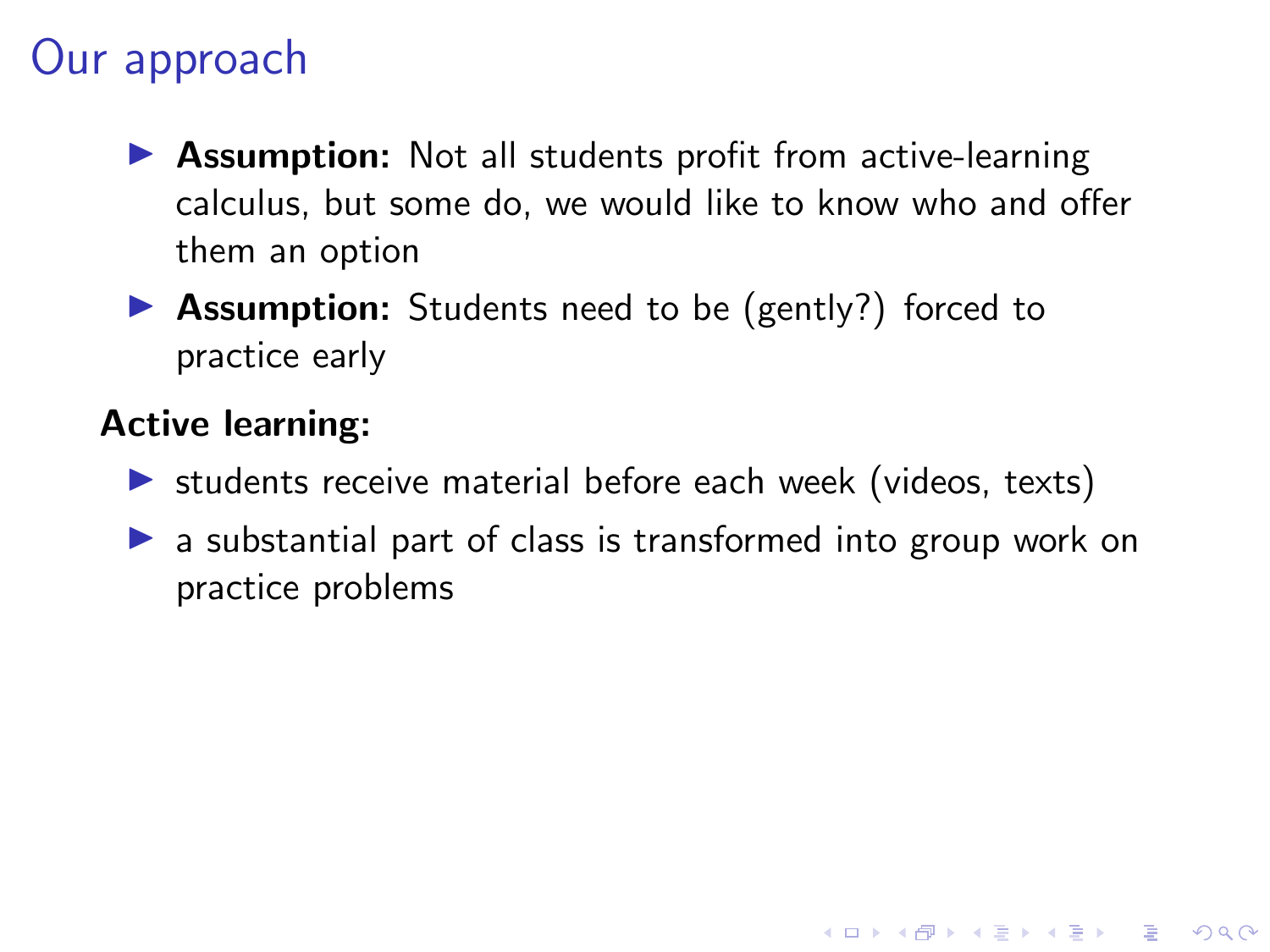### Things that happened/happen

- $\blacktriangleright$  Fall 2018: Calculus 1
- Recovery phase/reuse of material/plan for data analysis

KO K K Ø K K E K K E K V K K K K K K K K K

 $\blacktriangleright$  Fall 2020: Calculus 2?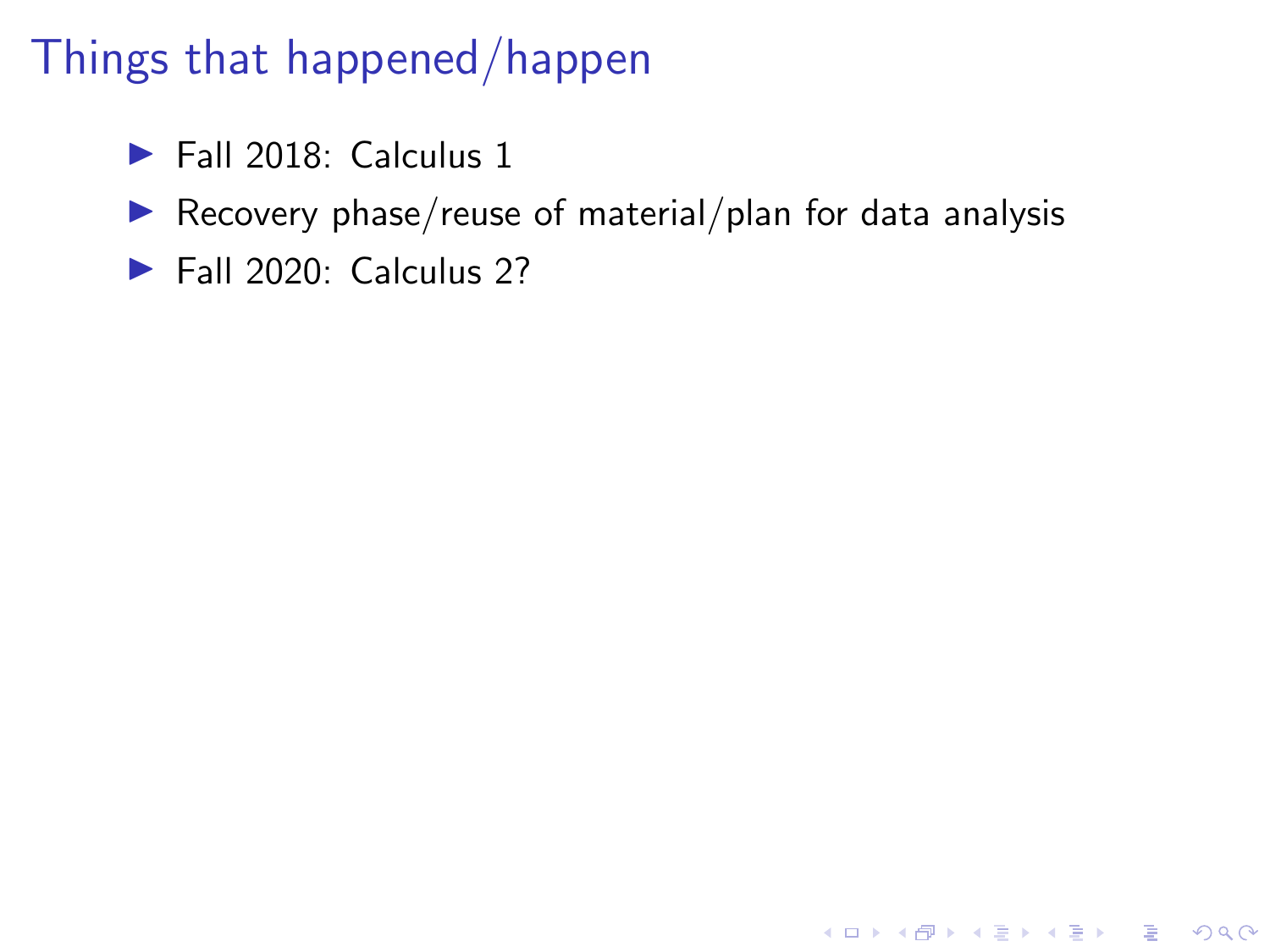setup

 $\triangleright$  Students read ahead/watch video to prepare for class

K ロ ▶ K @ ▶ K 할 ▶ K 할 ▶ | 할 | ⊙Q @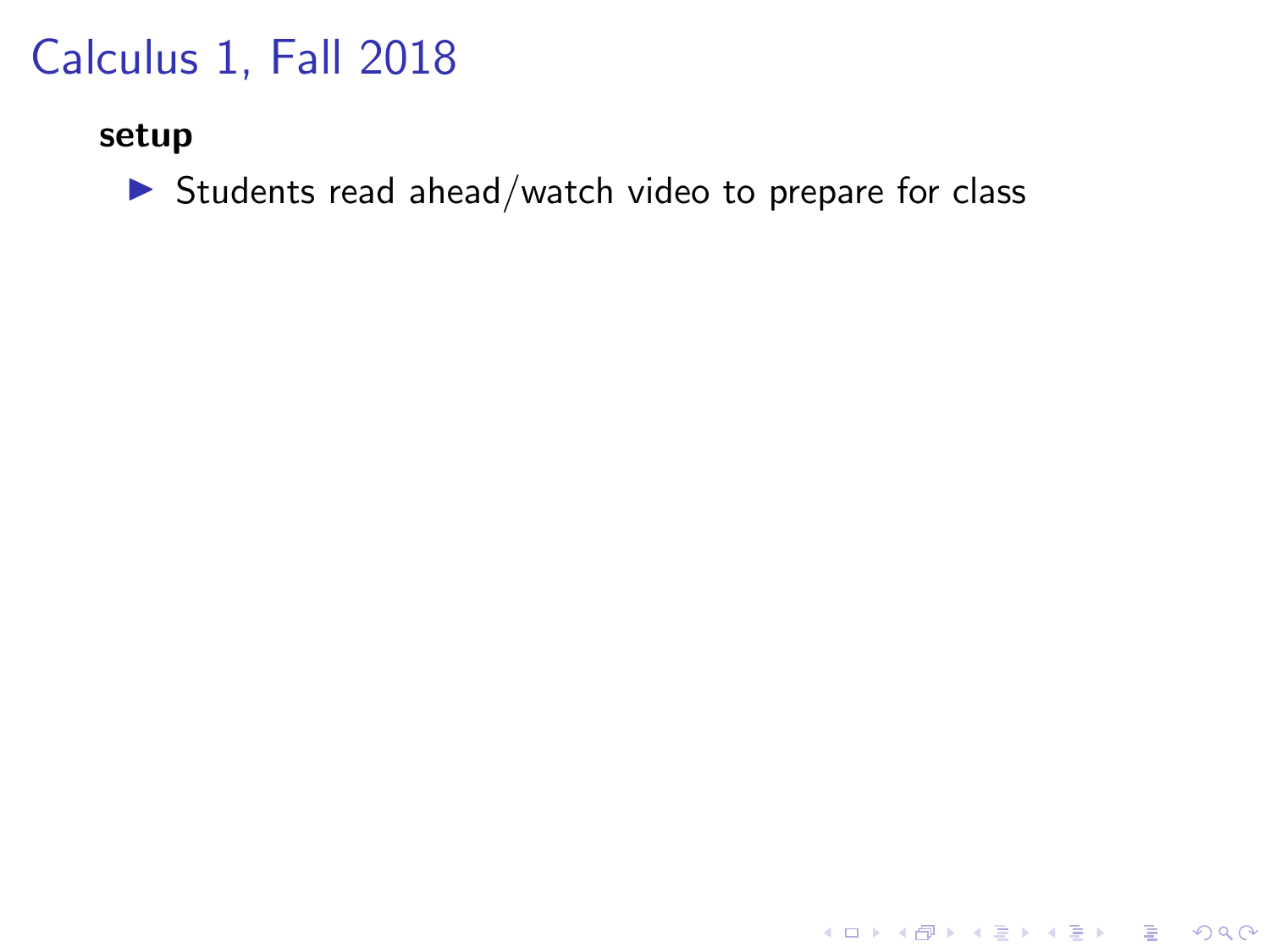#### setup

- $\triangleright$  Students read ahead/watch video to prepare for class
- $\triangleright$  (easy) conceptional online-quiz due before the beginning of the class

K ロ ▶ K 個 ▶ K 할 ▶ K 할 ▶ 이 할 → 9 Q Q →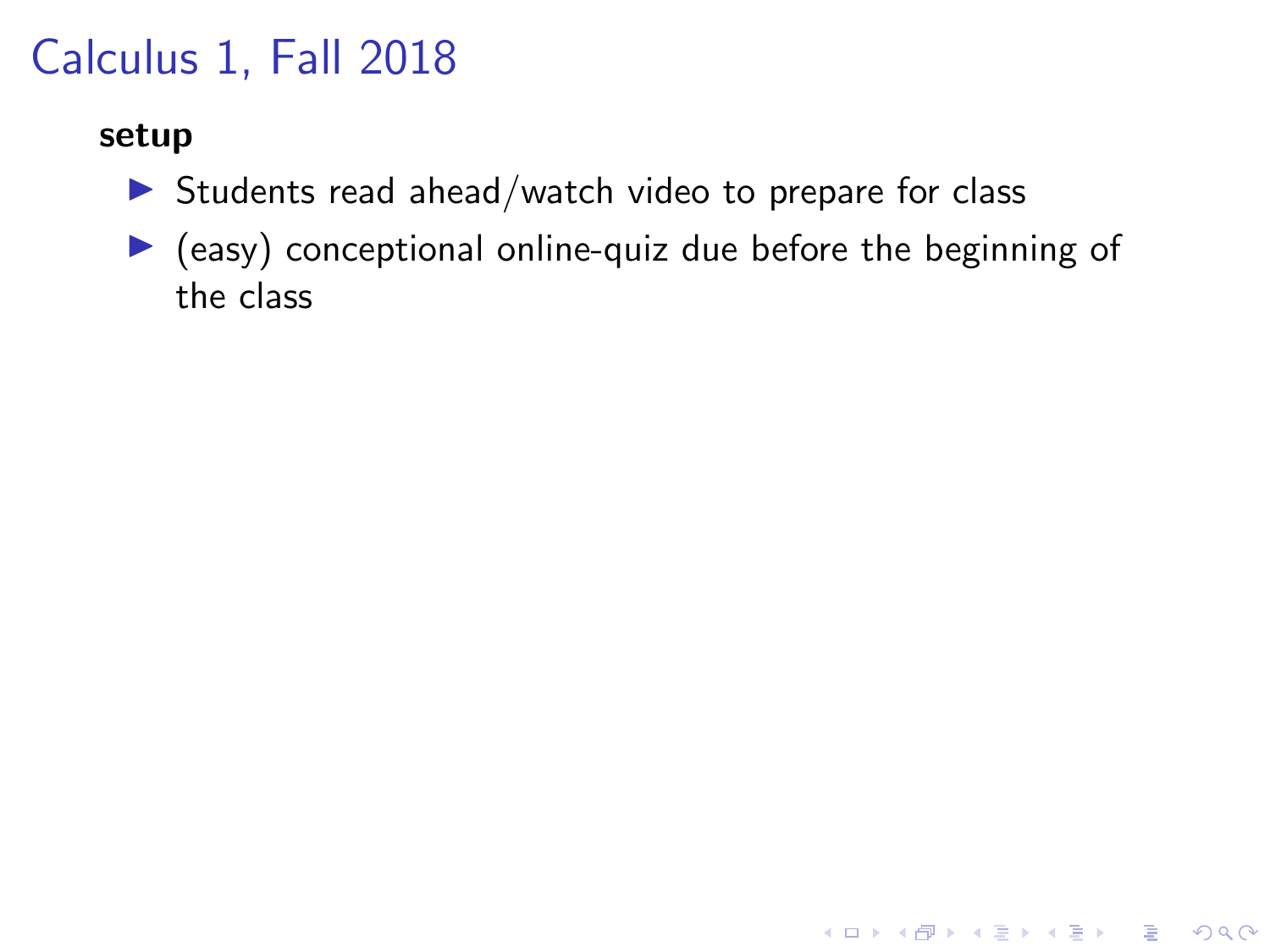### setup

- $\triangleright$  Students read ahead/watch video to prepare for class
- $\triangleright$  (easy) conceptional online-quiz due before the beginning of the class
- ▶ Monday/Wednesday: Active learning classes, group work on problem sets

**KORK ERKER ADAM ADA**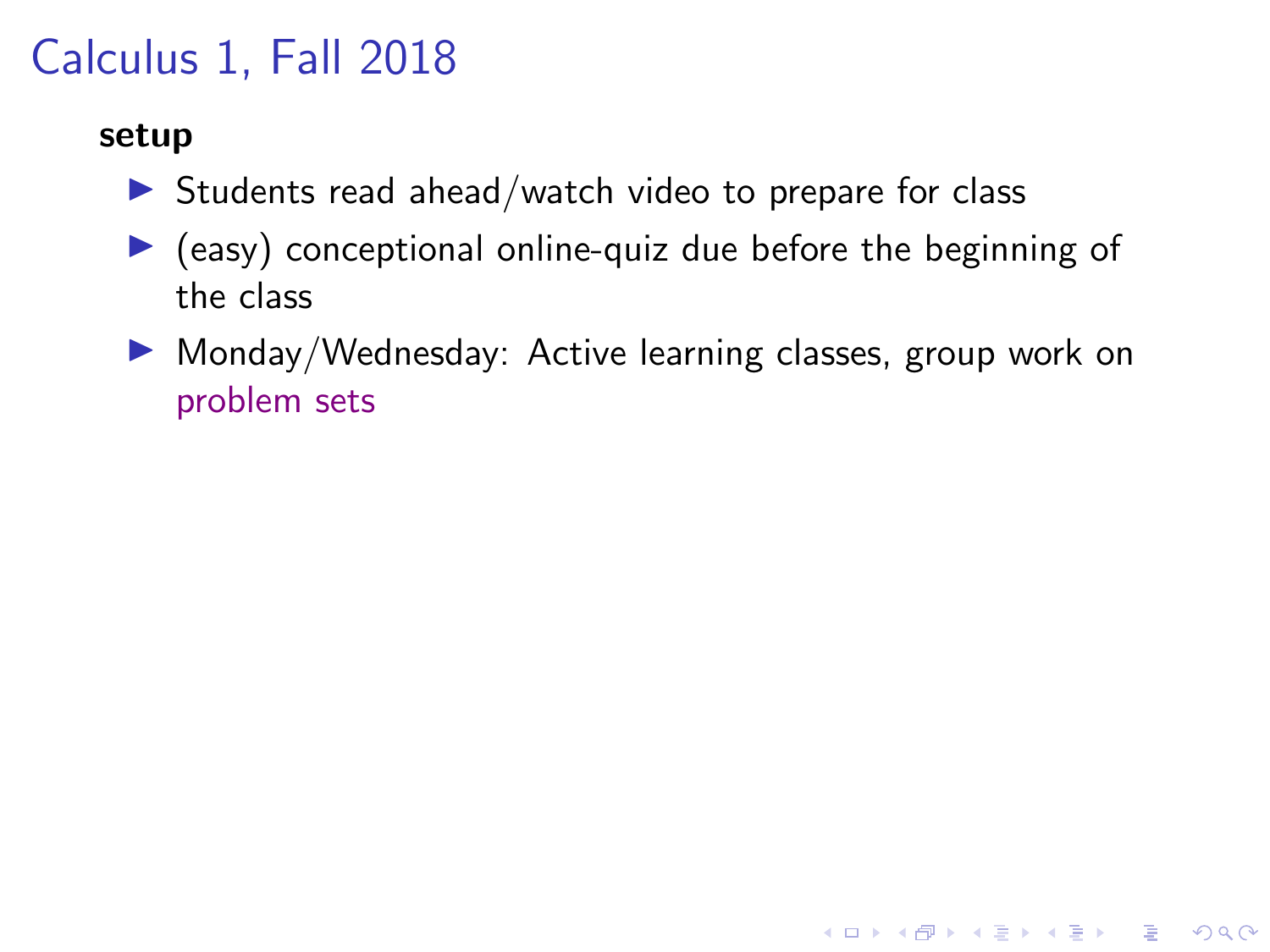### setup

- $\triangleright$  Students read ahead/watch video to prepare for class
- $\triangleright$  (easy) conceptional online-quiz due before the beginning of the class
- ▶ Monday/Wednesday: Active learning classes, group work on problem sets

**KORK ERKER ADAM ADA** 

 $\blacktriangleright$  Friday: summarizing lecture & review of the difficulties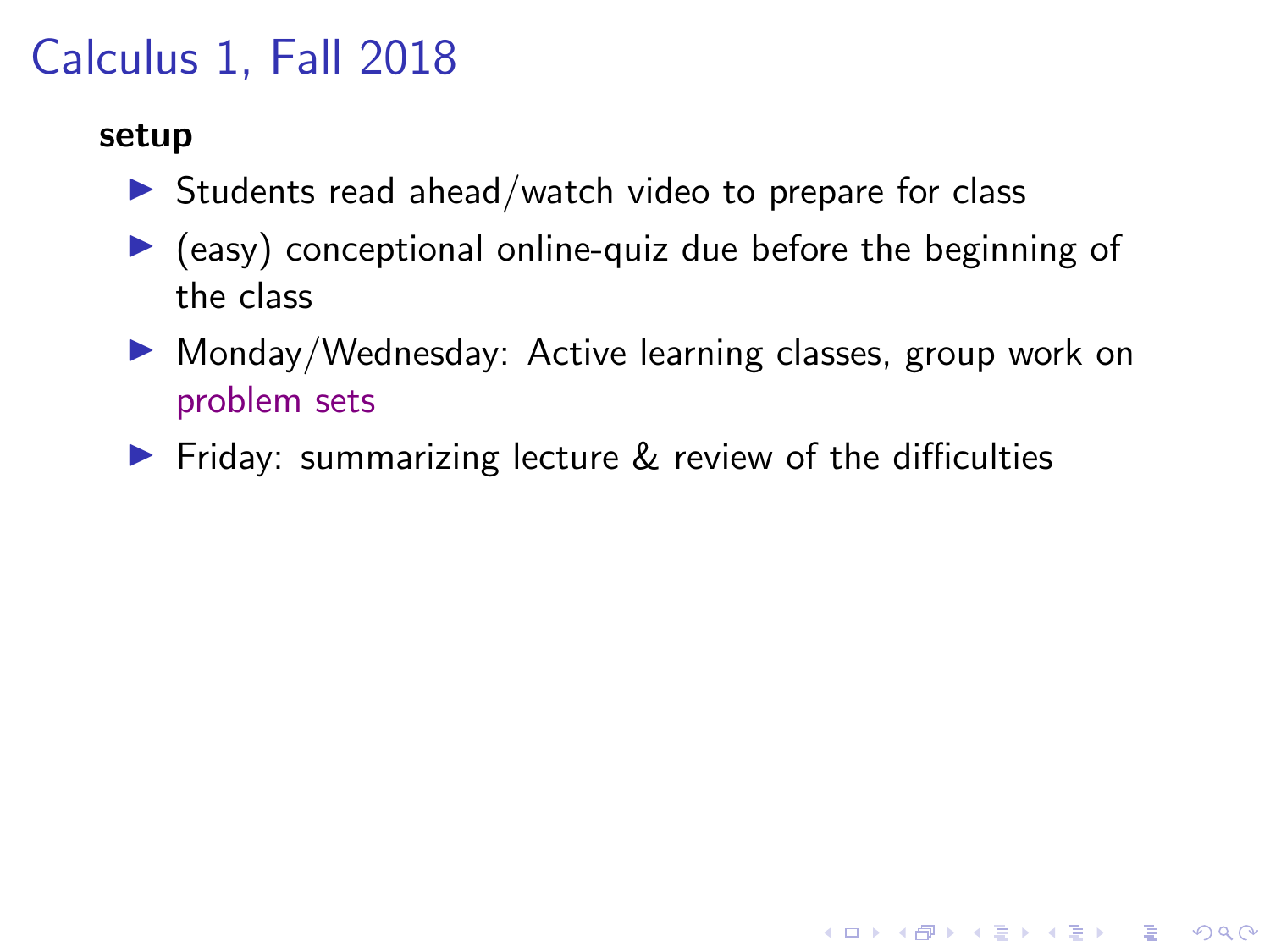### setup

- $\triangleright$  Students read ahead/watch video to prepare for class
- $\triangleright$  (easy) conceptional online-quiz due before the beginning of the class
- ▶ Monday/Wednesday: Active learning classes, group work on problem sets

**KORKARYKERKER OQO** 

 $\blacktriangleright$  Friday: summarizing lecture & review of the difficulties

### problem sets

 $\triangleright$  similarities to online homework  $\&$  exams.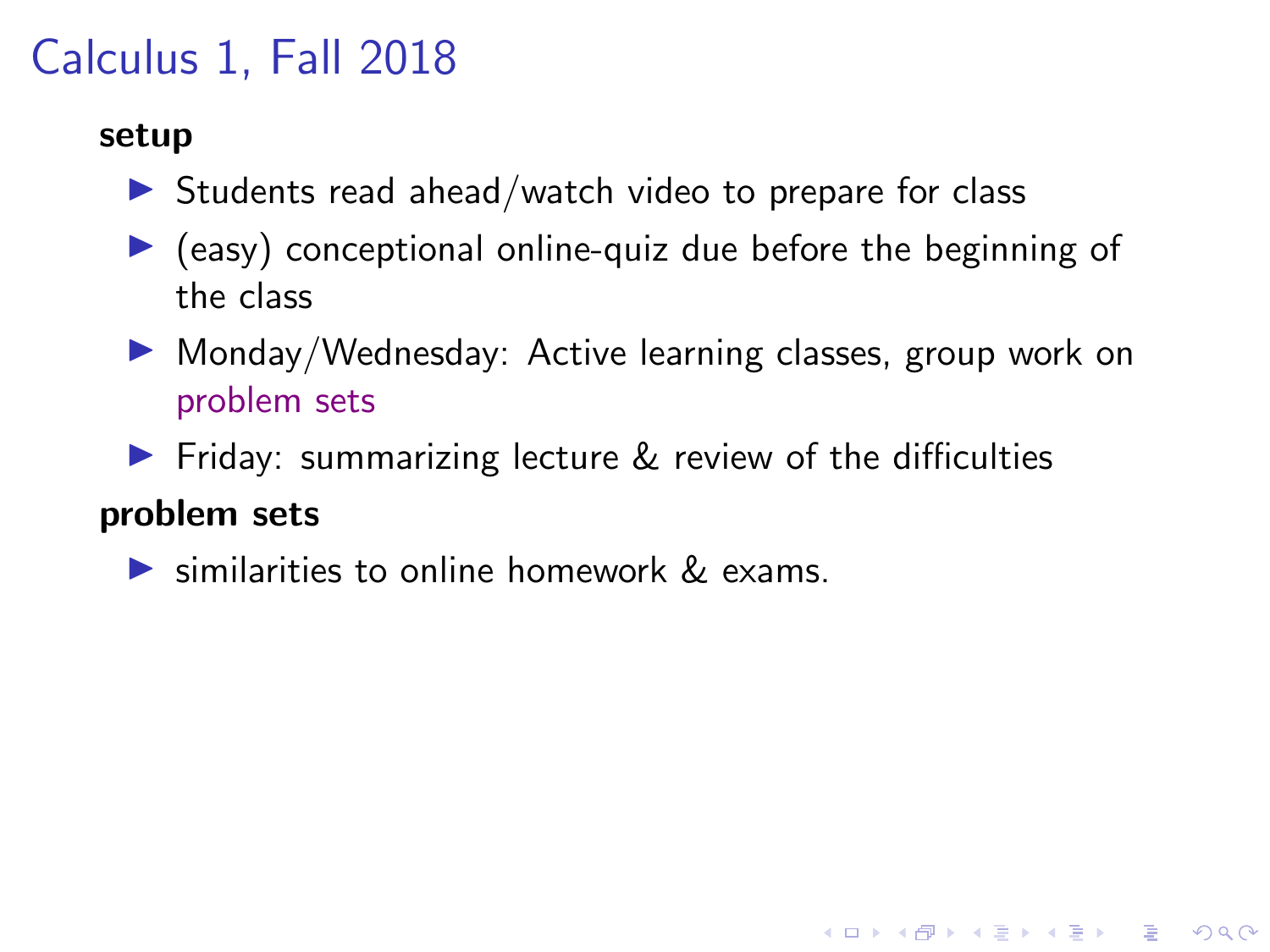#### setup

- $\triangleright$  Students read ahead/watch video to prepare for class
- $\triangleright$  (easy) conceptional online-quiz due before the beginning of the class
- ▶ Monday/Wednesday: Active learning classes, group work on problem sets

**KORKARYKERKER OQO** 

 $\blacktriangleright$  Friday: summarizing lecture & review of the difficulties

### problem sets

- $\triangleright$  similarities to online homework  $\&$  exams.
- $\triangleright$  75 pages of problems prepared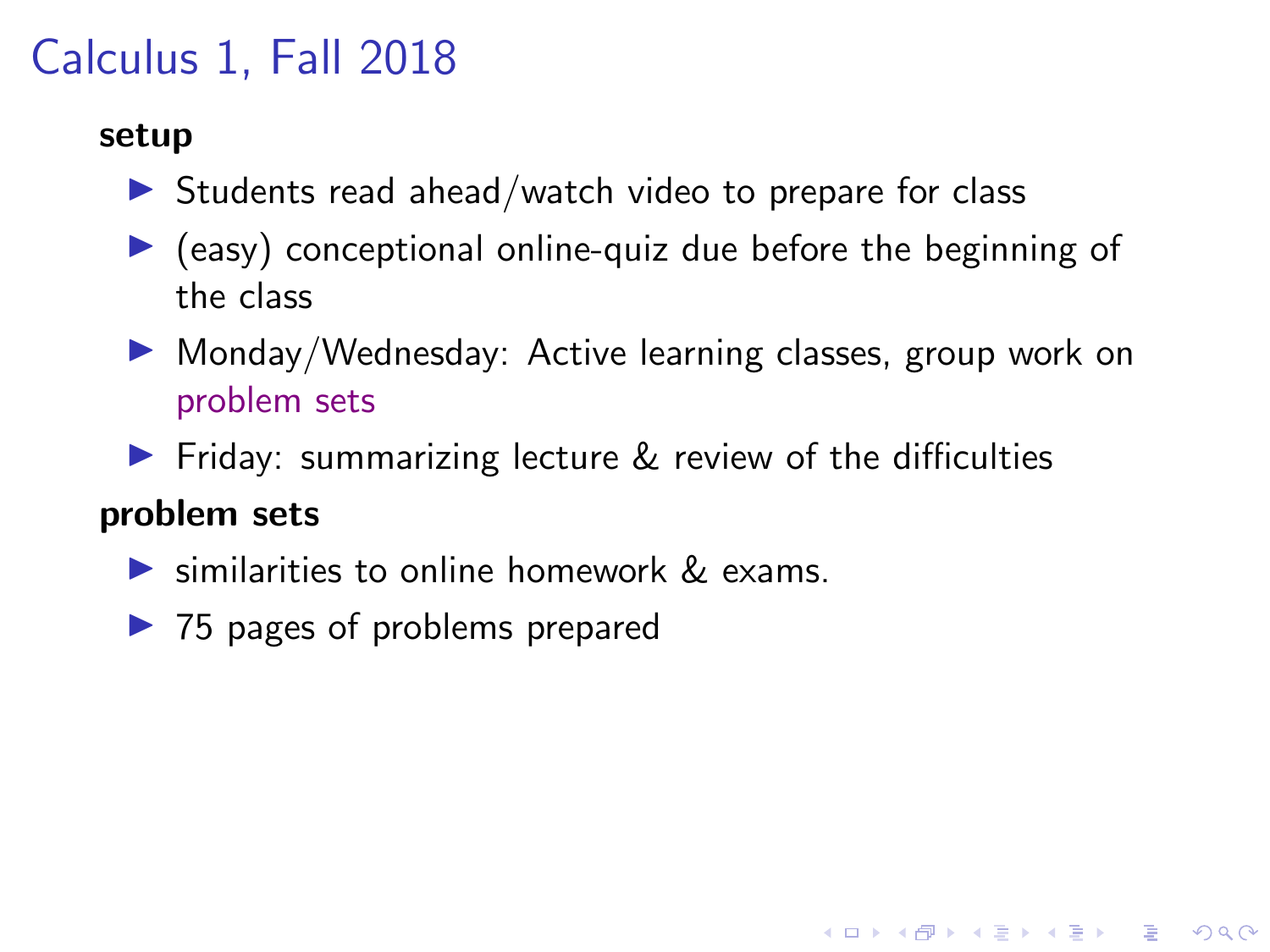### setup

- $\triangleright$  Students read ahead/watch video to prepare for class
- $\triangleright$  (easy) conceptional online-quiz due before the beginning of the class
- ▶ Monday/Wednesday: Active learning classes, group work on problem sets

**KORKARYKERKER OQO** 

 $\blacktriangleright$  Friday: summarizing lecture & review of the difficulties

### problem sets

- $\triangleright$  similarities to online homework  $\&$  exams.
- $\triangleright$  75 pages of problems prepared
- $\triangleright$  exam-like & (few) more conceptual

### groups

 $\blacktriangleright$  groups of 3 or 4.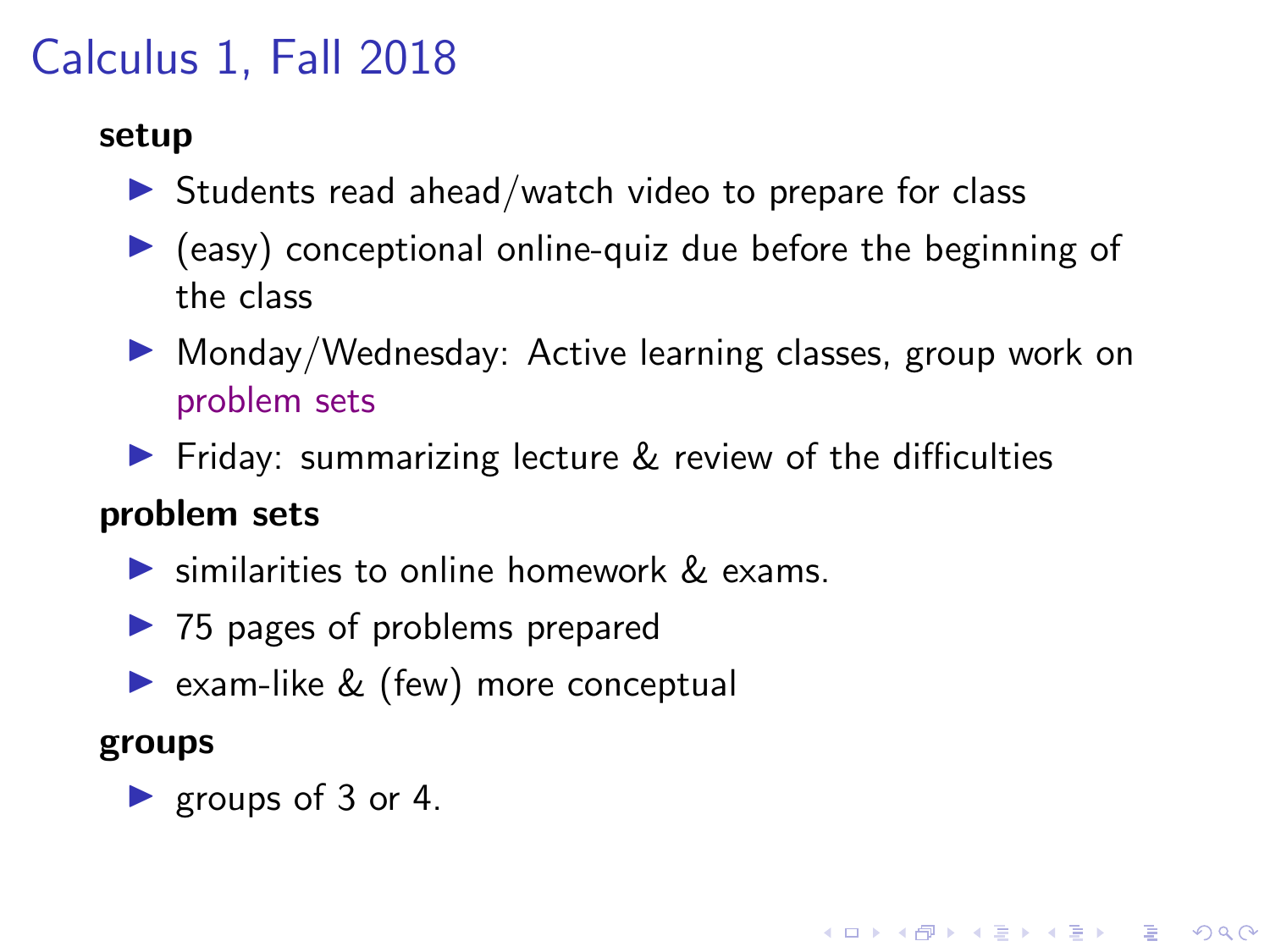#### setup

- $\triangleright$  Students read ahead/watch video to prepare for class
- $\triangleright$  (easy) conceptional online-quiz due before the beginning of the class
- ▶ Monday/Wednesday: Active learning classes, group work on problem sets
- $\blacktriangleright$  Friday: summarizing lecture & review of the difficulties

### problem sets

- $\triangleright$  similarities to online homework  $\&$  exams.
- $\triangleright$  75 pages of problems prepared
- $\triangleright$  exam-like & (few) more conceptual

#### groups

- $\blacktriangleright$  groups of 3 or 4.
- $\blacktriangleright$  attempt to make group-work attractive, but no force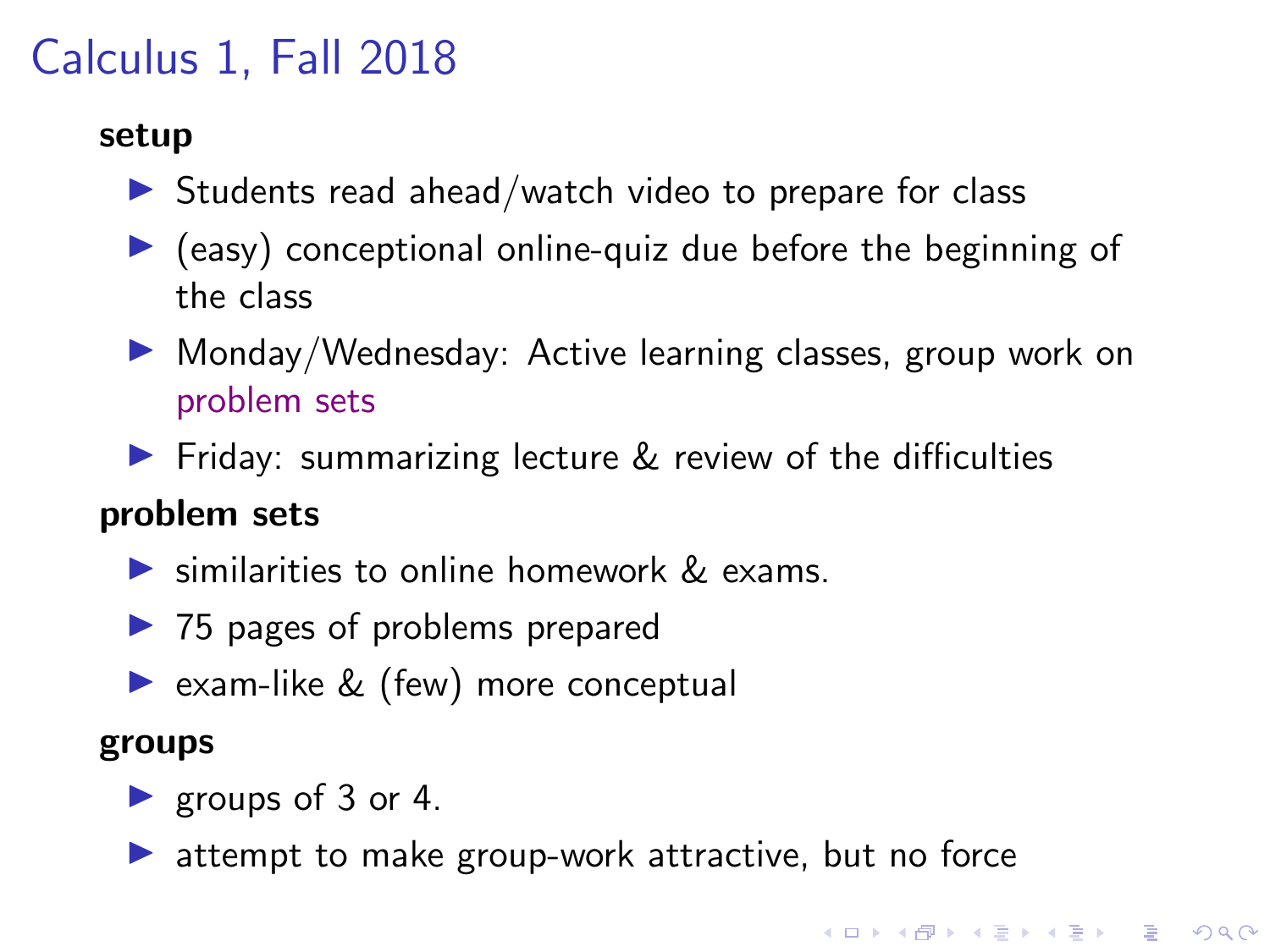### setup

- $\triangleright$  Students read ahead/watch video to prepare for class
- $\triangleright$  (easy) conceptional online-quiz due before the beginning of the class
- ▶ Monday/Wednesday: Active learning classes, group work on problem sets
- $\blacktriangleright$  Friday: summarizing lecture & review of the difficulties

### problem sets

- $\triangleright$  similarities to online homework  $\&$  exams.
- $\triangleright$  75 pages of problems prepared
- $\triangleright$  exam-like & (few) more conceptual

#### groups

- $\blacktriangleright$  groups of 3 or 4.
- $\blacktriangleright$  attempt to make group-work attractive, but no force

KID KA KERKER KID KO

 $\blacktriangleright$  1 instructor, 1 TA, 2 UTAs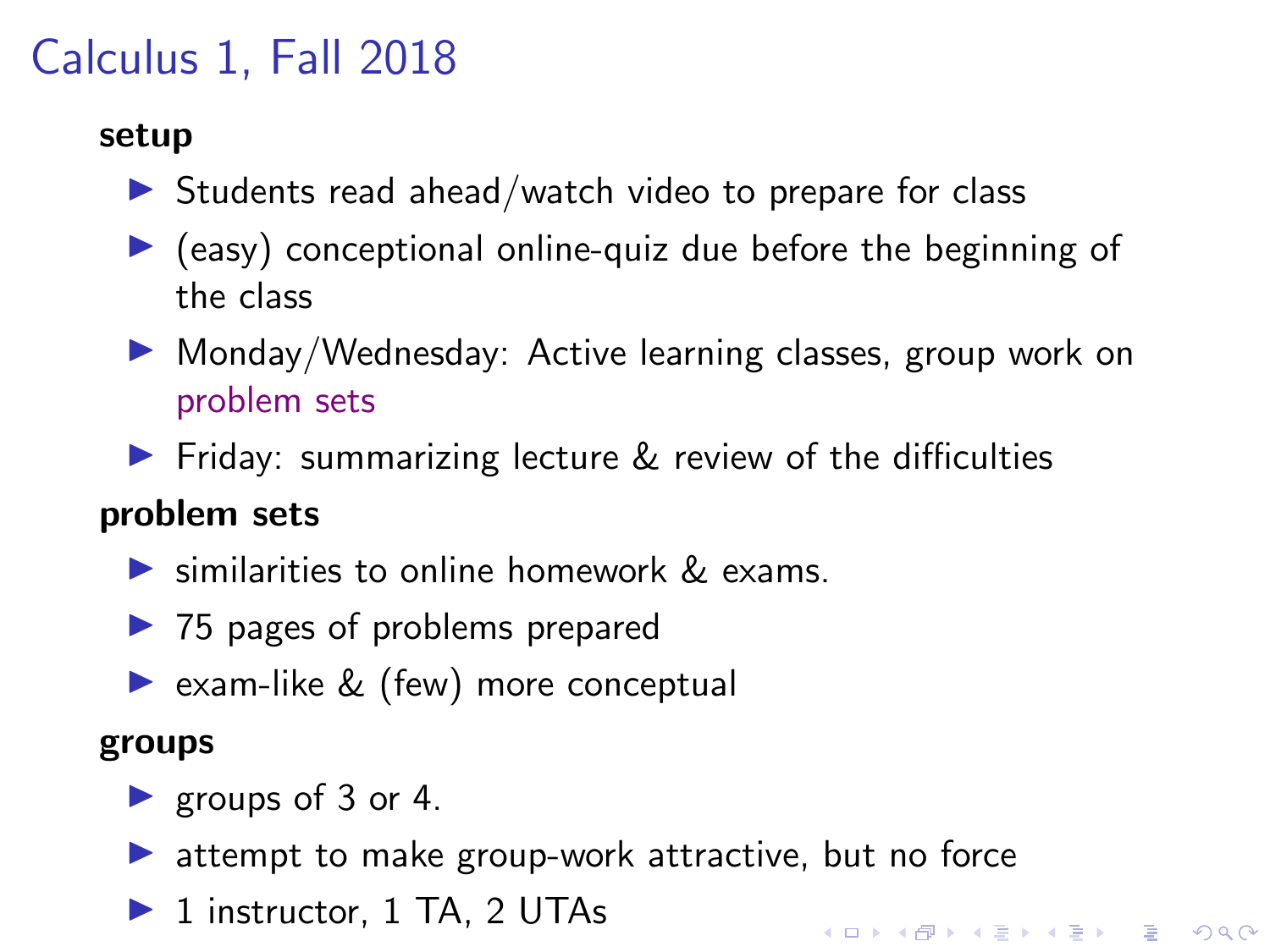### Layout

### active-learning layout

| Mo/We               | F۳                |             |                          |
|---------------------|-------------------|-------------|--------------------------|
| 75 stud.            | 75 stud.          | (unchanged) | 75 stds                  |
| mini-lect. (10 min) | summarizing lect. |             | videos                   |
| group work (40 min) |                   |             |                          |
| 1 TA                | 0 TA              |             | $1TA/25ppl.$ 1 TA/75 ppl |
| 1 UTA               | 0 UTA             |             |                          |

KE K K Ø K K E K K E K V R K K K K K K K K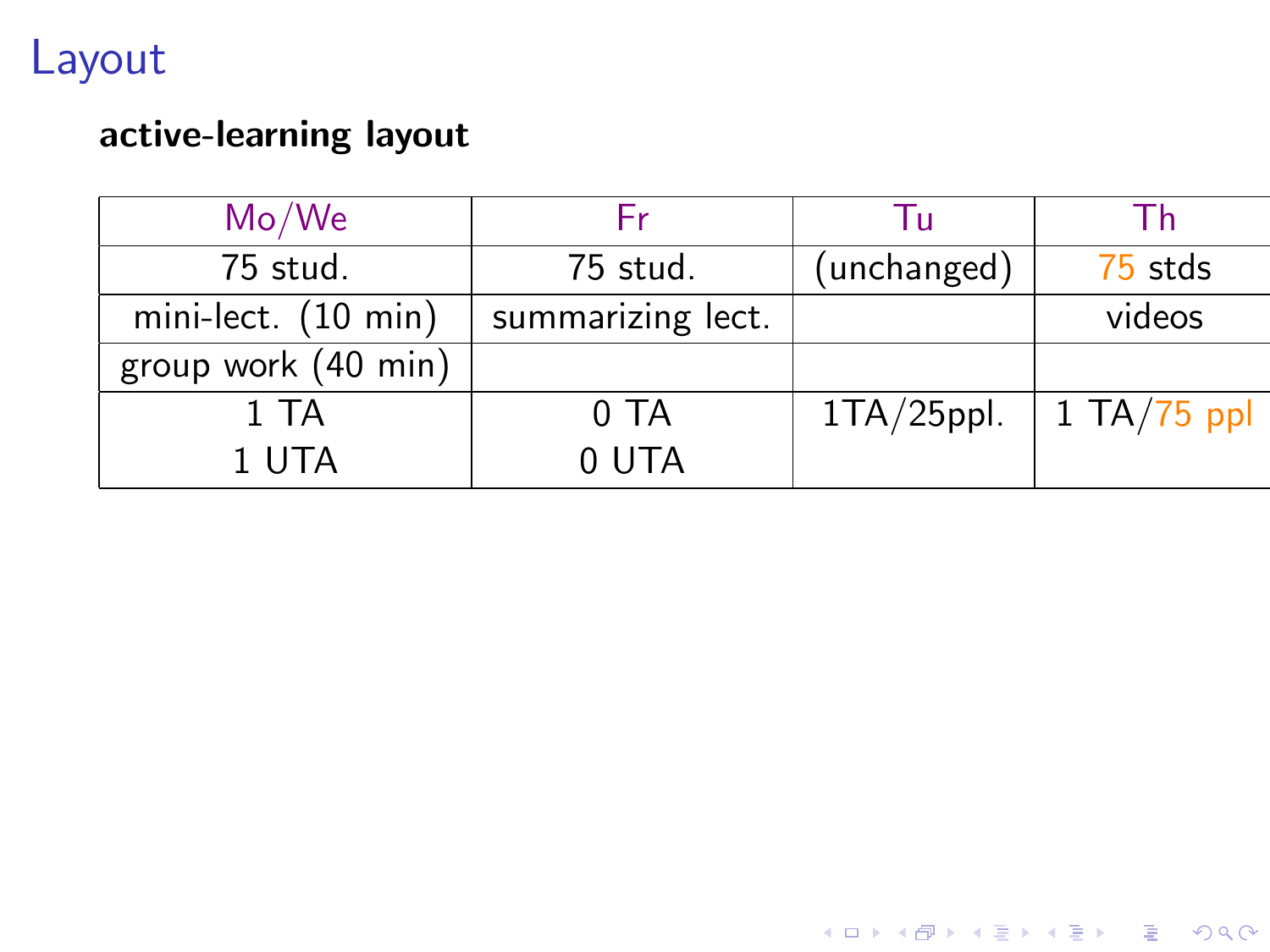### Assessment

#### current assessment

| Ca. 10 Quizzes | online hw    | Midterm 1, 2 | Final                |
|----------------|--------------|--------------|----------------------|
| 10%            | 10%          | 25%          | 30%                  |
| instructor     | departmental | instructor   | departmental         |
|                |              |              | cumulative           |
|                |              |              | letter grade $\pm 1$ |

K ロ ▶ K @ ▶ K 할 ▶ K 할 ▶ | 할 | ⊙Q @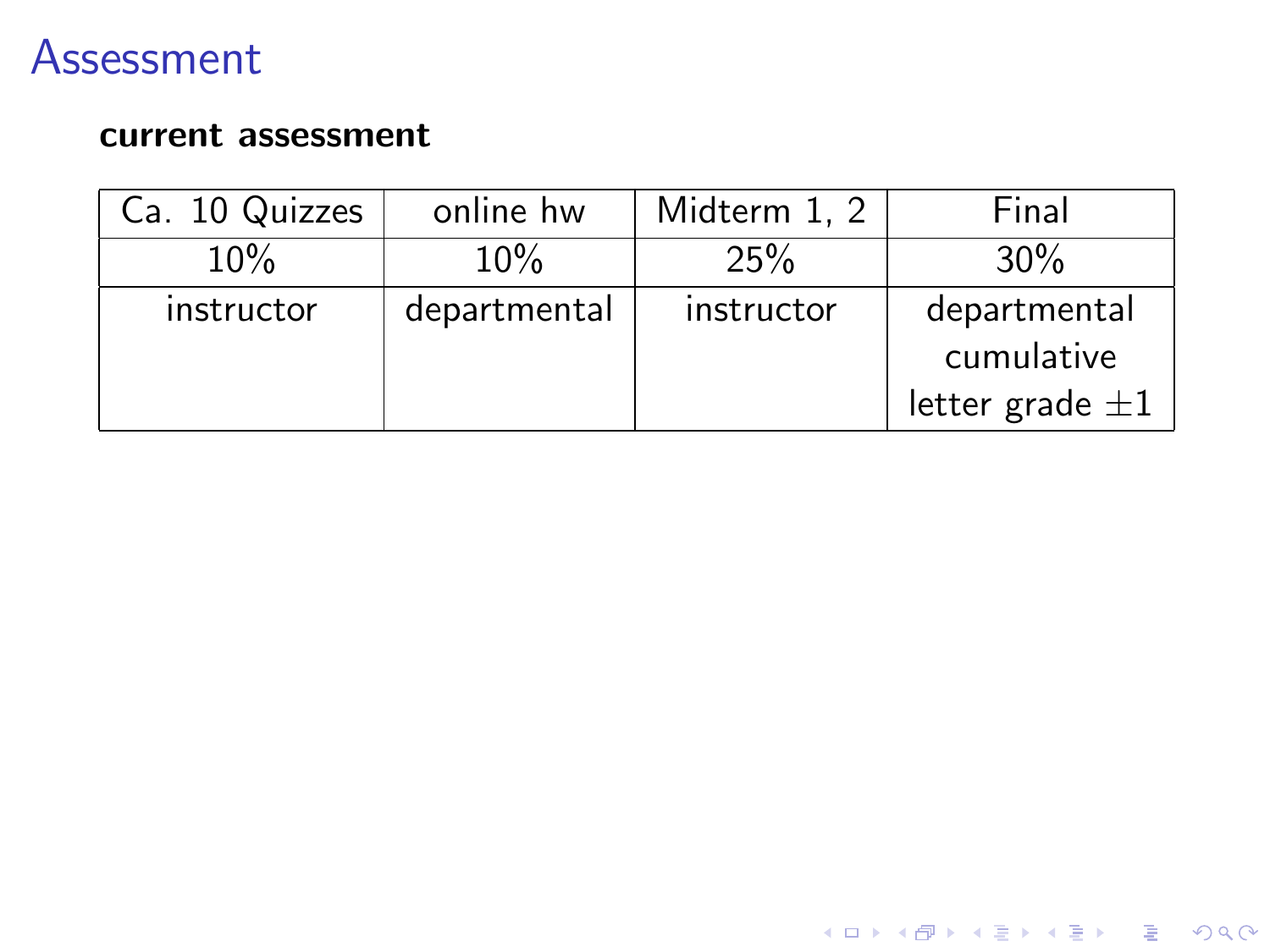# **Material**

- $\triangleright$  All material available to both (active learning and traditional learning)
- $\triangleright$  Problem sets & videos available **after** the week for non-flipped

K ロ ▶ K 個 ▶ K 할 ▶ K 할 ▶ 이 할 → 9 Q Q →

### videos

- ▶ Lightboard (thanks to Sera Thornton)
- $\triangleright$  also posted available online videos (as "further reading/preparation")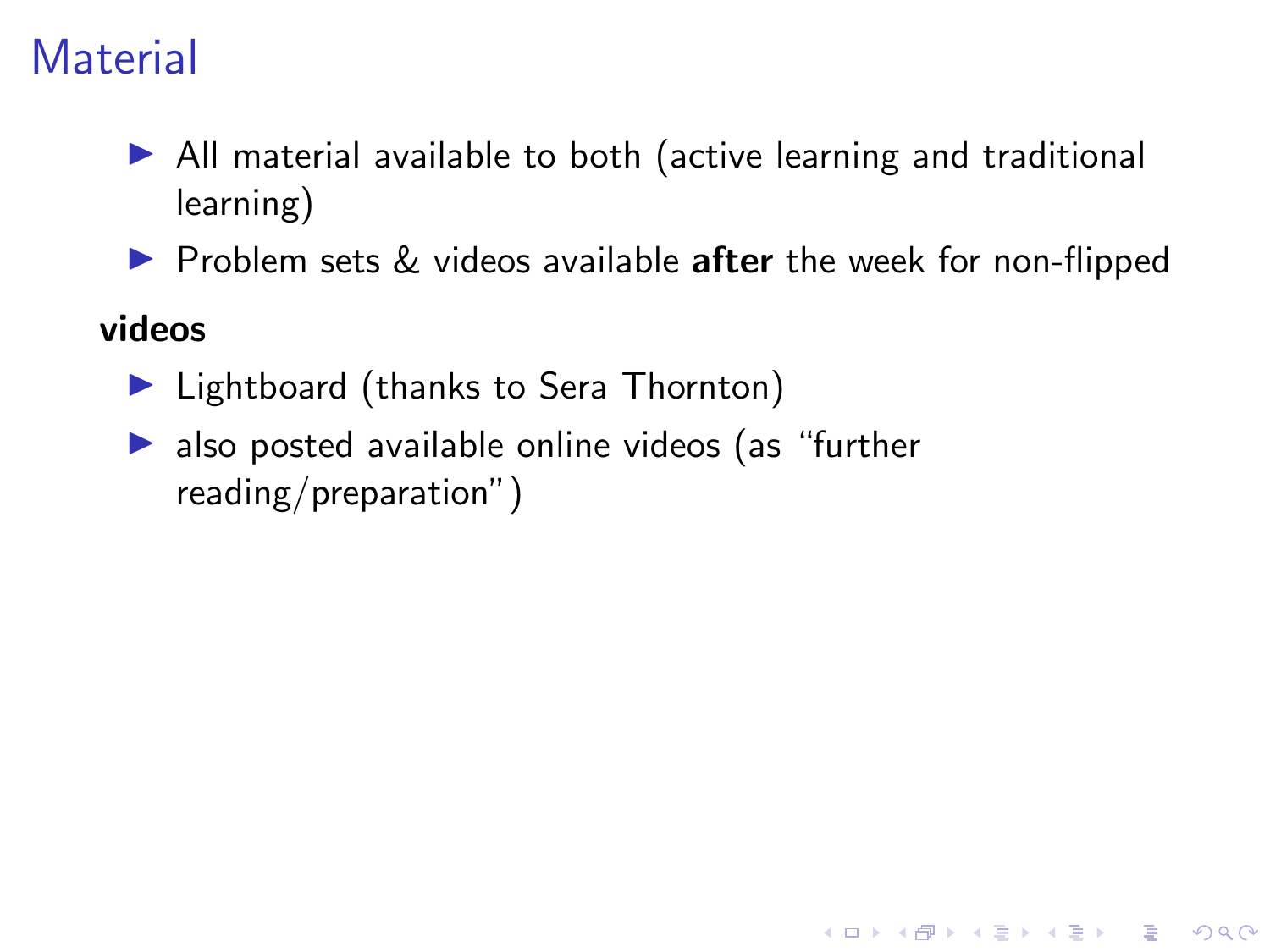### Some numbers

#### average

|                       | Ρ               | M1    | M <sub>2</sub> | Final |
|-----------------------|-----------------|-------|----------------|-------|
| 9am, flip, A.         | 77.61           | 75.85 | 62.07          | 62.44 |
| 11am, nonflip, A.     | 71.09           |       | 70.46 60.96    | 62.16 |
| 12am, flip, T., ENG   | 82.29           | 82.21 | 65.18          | 70.24 |
| 1pm, nonflip, T., ENG | $ 73.83\rangle$ | 82.23 | 69.34          | 72.92 |

P - Pretest; M1, M2 - Midterms;

### median

|                        |    | M1 | M2   | Final            | Drops |
|------------------------|----|----|------|------------------|-------|
| 9am, flip, Armin       | 81 | 78 | 67   | 65.34            |       |
| 11am, nonflip, Armin   | 75 | 73 | 63   | 66.48            | 11    |
| 12am, flip, Tom, ENG   | 84 | 85 |      | $67.5$   $70.55$ |       |
| 1pm, nonflip, Tom, ENG | 74 | 83 | 70.5 | 74.5             |       |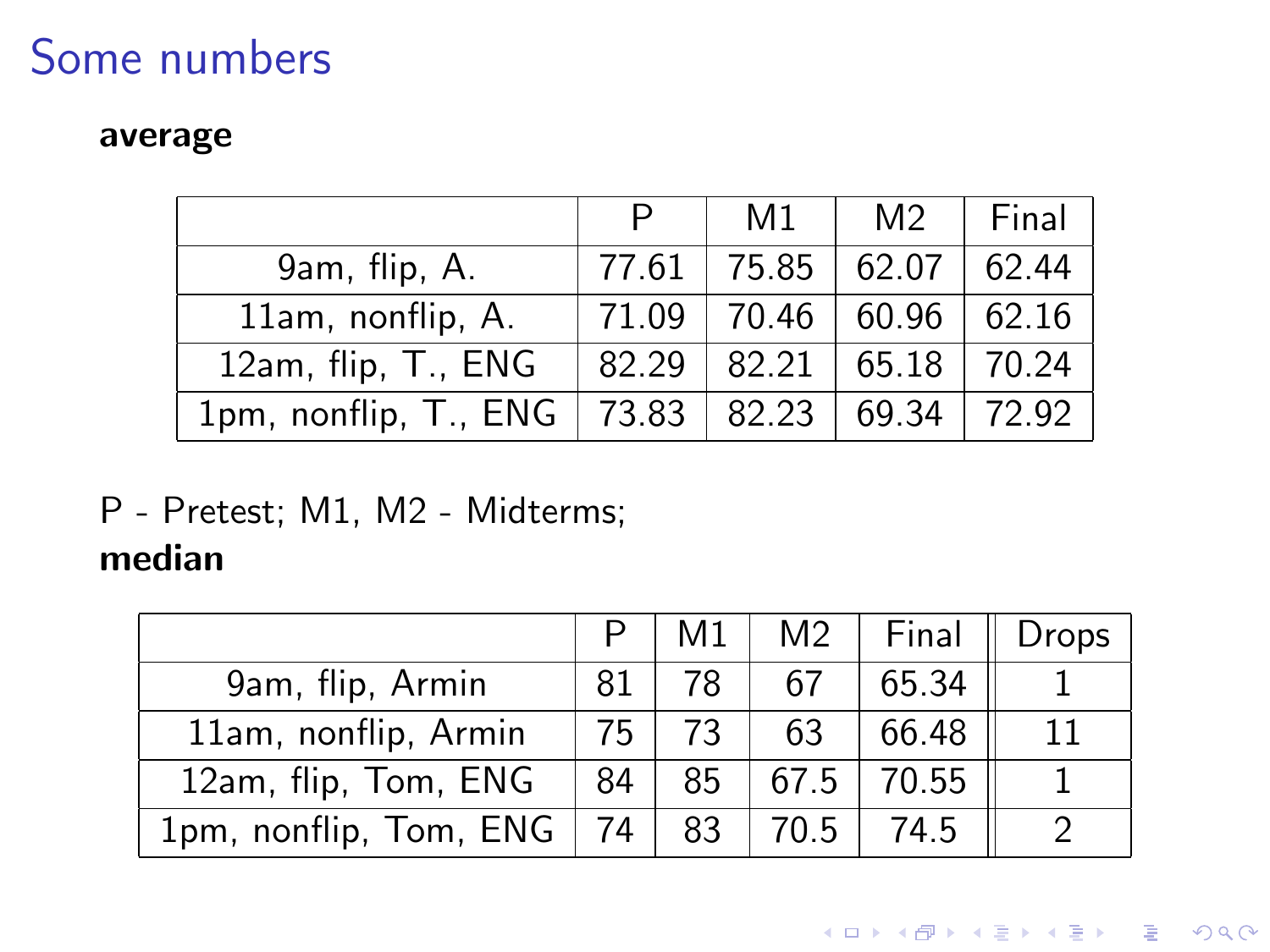# Evaluations (A.S.)

I like the flipped classroom teaching style



#### I would like my future calculus courses to be a flipped classroom



**KORK EXTERNE PROVIDE**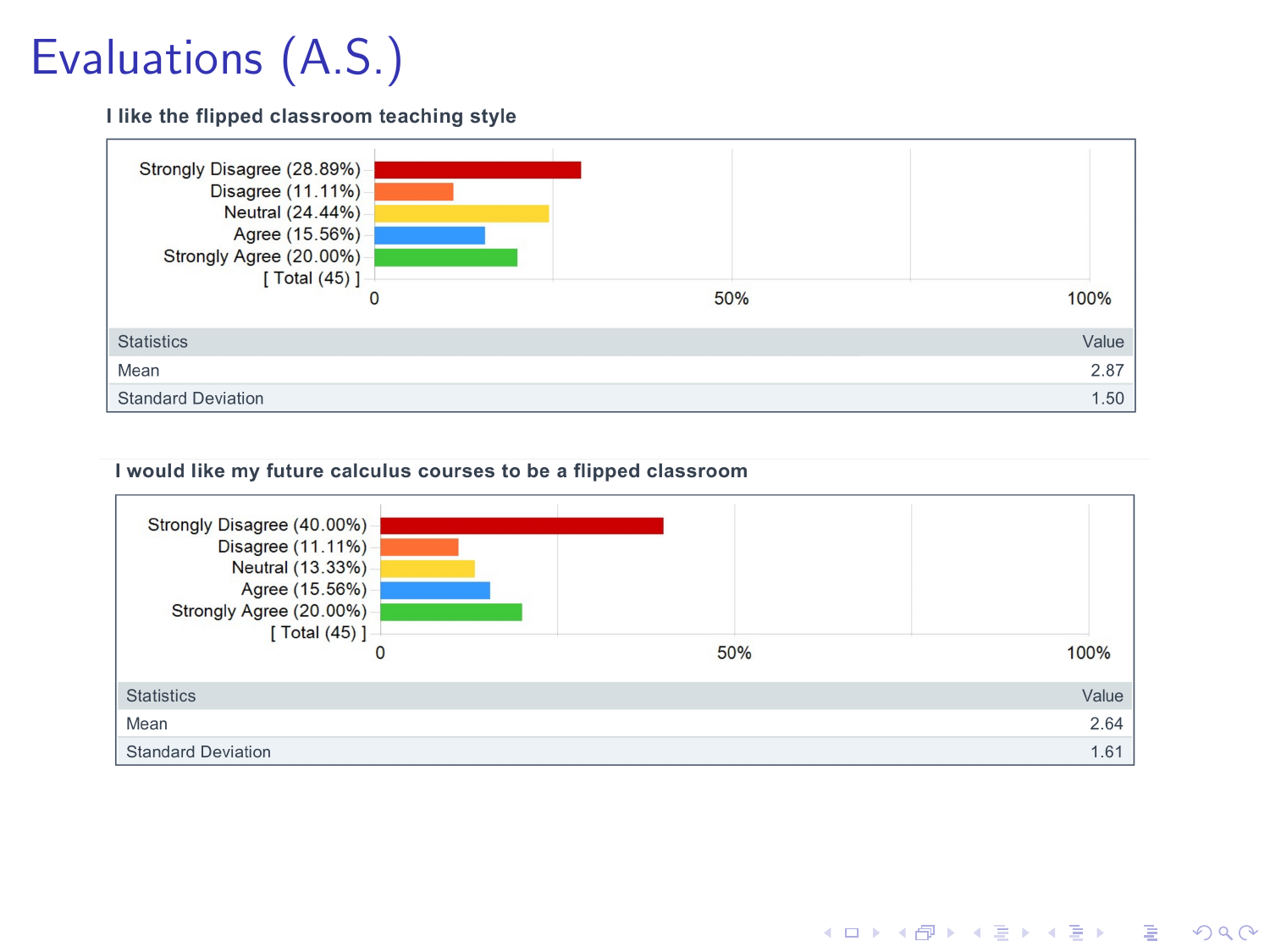

**Kロトメ部トメミトメミト ミニのQC**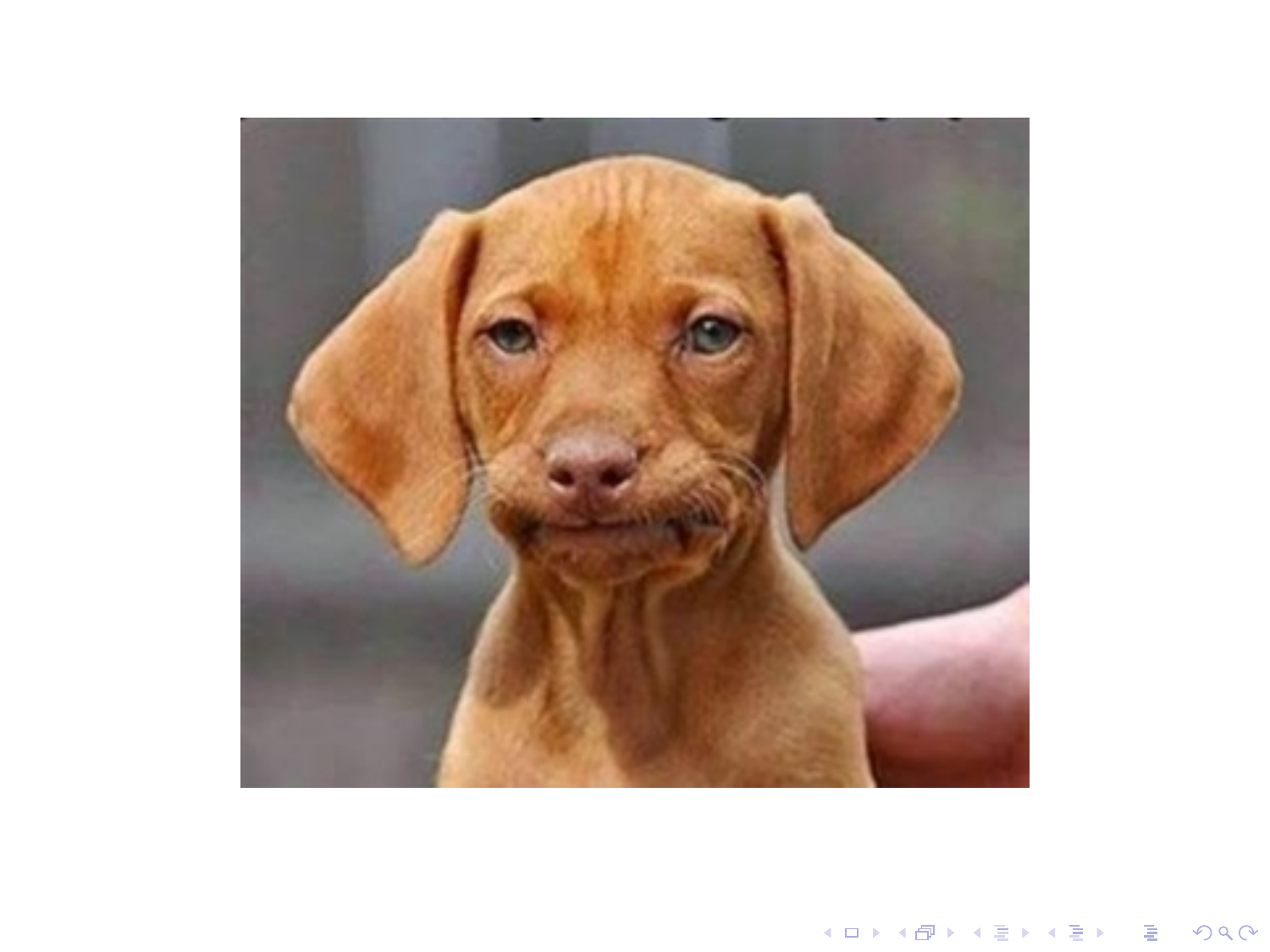### Fall 2019, integrated version

- $\triangleright$  material integrated in class, think/pair-model to work on practice problems, but no "force" to read ahead.
- $\blacktriangleright$  very comparable results.

Issues:

- $\triangleright$  prior knowledge is very inhomogeneous, so in work sessions some students are bored, some are completely lost.
- $\triangleright$  students seem to struggle with many concepts of university, self-eficacy sometimes low, no study groups

**KORKARYKERKER OQO**